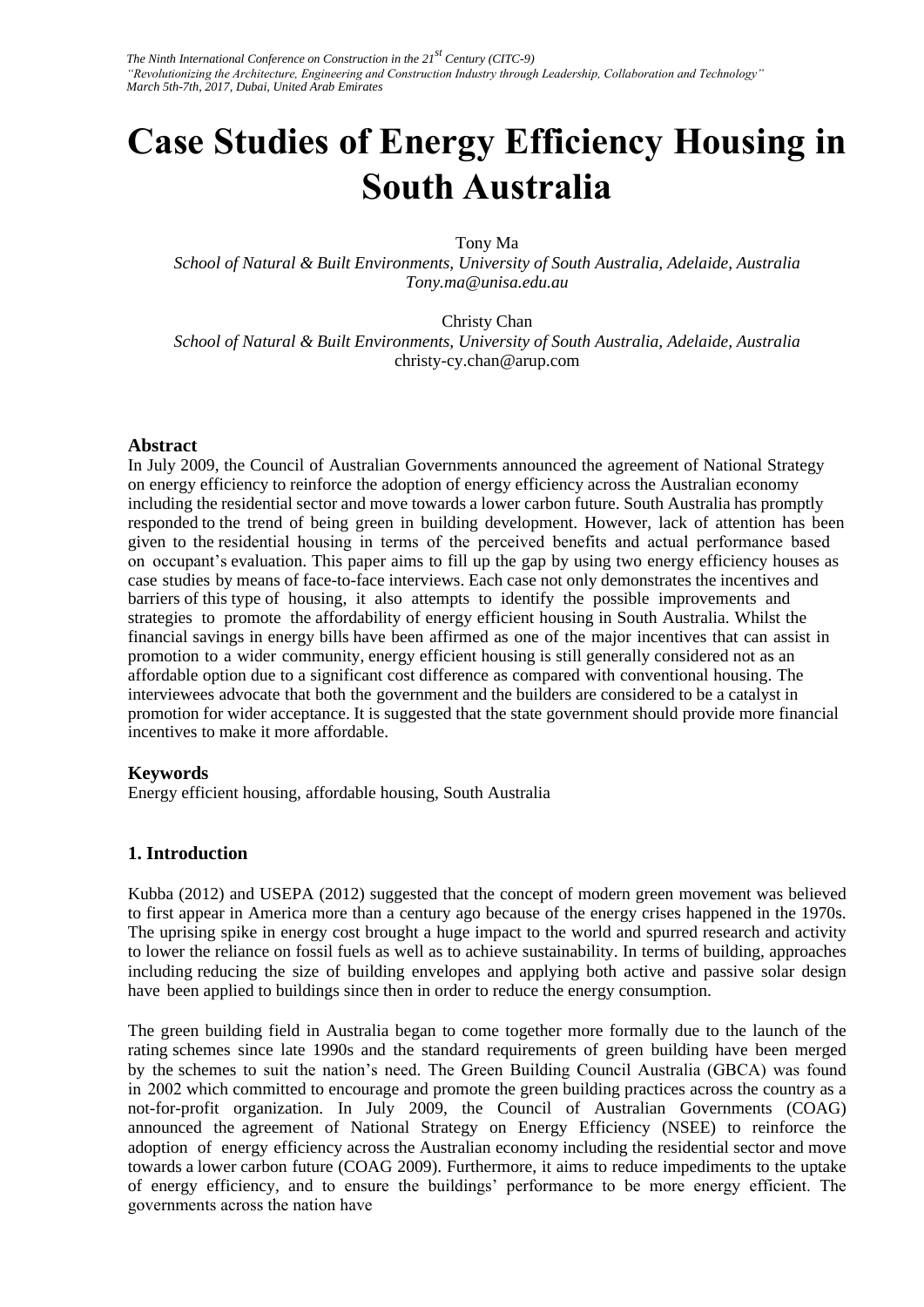picked up the leading role in promoting the NSEE by working in partnership, and it was last reviewed a year later after the official launch. Since then, a lot of emphasis has been targeted towards commercial buildings with the use of star rating tools as well as the perceived benefits. The pace of developing residential buildings into green buildings is rather slow because of various factors such as the consumer demand and higher initial cost. Limited investigations have been conducted to look into the residential housing especially in South Australia regarding to the perceived benefits and actual performance. In fact, both 'residential and commercial buildings in Australia are responsible for 23 per cent of the nation's greenhouse gas emissions' (GBCA 2009). Hence, there is a need to investigate the current development of green building practices in terms of the perceived benefits and actual performance in the residential sector. Furthermore, since there is a gap between the perceived benefits and performance in commercial green building (Beltrame 2013), it is necessary to investigate whether the same situation presents in the residential green building. Meanwhile, the users' satisfaction towards residential green building needs to be measured because of the direct relationship between the gap and satisfaction level. This will provide a significant assistance to the future development as well as promotion of residential green housing in South Australia. In order to obtain a better understanding of the various issues in energy efficient housing, an indepth interview based on real-life case would allow the researchers to investigate various issues without the constraints of a structured questionnaire survey. Two cases were studied and it aims to identify the gap between the perceived benefits and actual benefits after living into the house. On the other hand, it also attempts to know the possible barriers and how to make energy efficient housing more affordable to a wider community.

## **2. Energy efficient housing, green housing and sustainable housing**

The terms "energy efficiency", "green" and "sustainable" are jargons that can often be found in information of building construction projects and they are often used interchangeably within the written content. This has brought confusions to the general public of the actual definition of these terms. It should be noted that in fact, there are some differences and similarities lying within these terms.

The Lawrence Berkeley National Laboratory (2014) defines energy efficiency as using less energy to provide the same service, and meanwhile it can help reducing greenhouse gas emissions. However, it should be noted that energy efficiency is not energy conservation. While energy conservation is referred as using less energy through behavioural change, energy efficiency is about the integrated changes within technologies which improve the energy use to be more effective (Natural Resources Canada 2014). Furthermore, 'energy efficiency measures the difference between how much energy is used to provide the same level of comfort, performance or convenience by the same type of … building' (Natural Resources Canada 2014). Hence, to the extent of an energy efficiency building, the energy use within the building is more efficient and effective through incorporating advanced technologies compared with a conventional building, although energy efficient building cannot reduce energy consumption through using less of an energy service.

Green building is a building '… incorporates design, construction and operational practices that significantly reduce or eliminate its negative impact on the environment and its occupants' (GBCA 2014). Kibert (2013) adds that green building can be considered as a facility which provides a healthier environment for its occupants, and it is designed and constructed in a resource-efficient manner through applying ecologically based principals. In other words, the idea of being green is incorporated since the beginning of the building life cycle of a building and it is implemented throughout the whole cycle until the end. Nevertheless, a green building is not necessary to be a sustainable building. Buildings which promote energy and water efficiency and minimizing waste generated during building construction, operation and demolition can be classified as sustainable building, and the quality of indoor environment is particularly encompassed in this type of building (VBA 2014). However, it should be noted that the core value of sustainable development is to '… meet the needs of the present without compromising the ability of future generations to meet their own needs' (World Commission on Environment and Development 1987). In other words, the focus of being sustainable is to ensure that the use and production of resources can be shared in an equitable manner across generations over time. Elkington (1998) developed the concept of triple bottom line which suggests that sustainability practice is in fact operated simultaneously with the considerations of social, economic and environmental. Furthermore, a development of a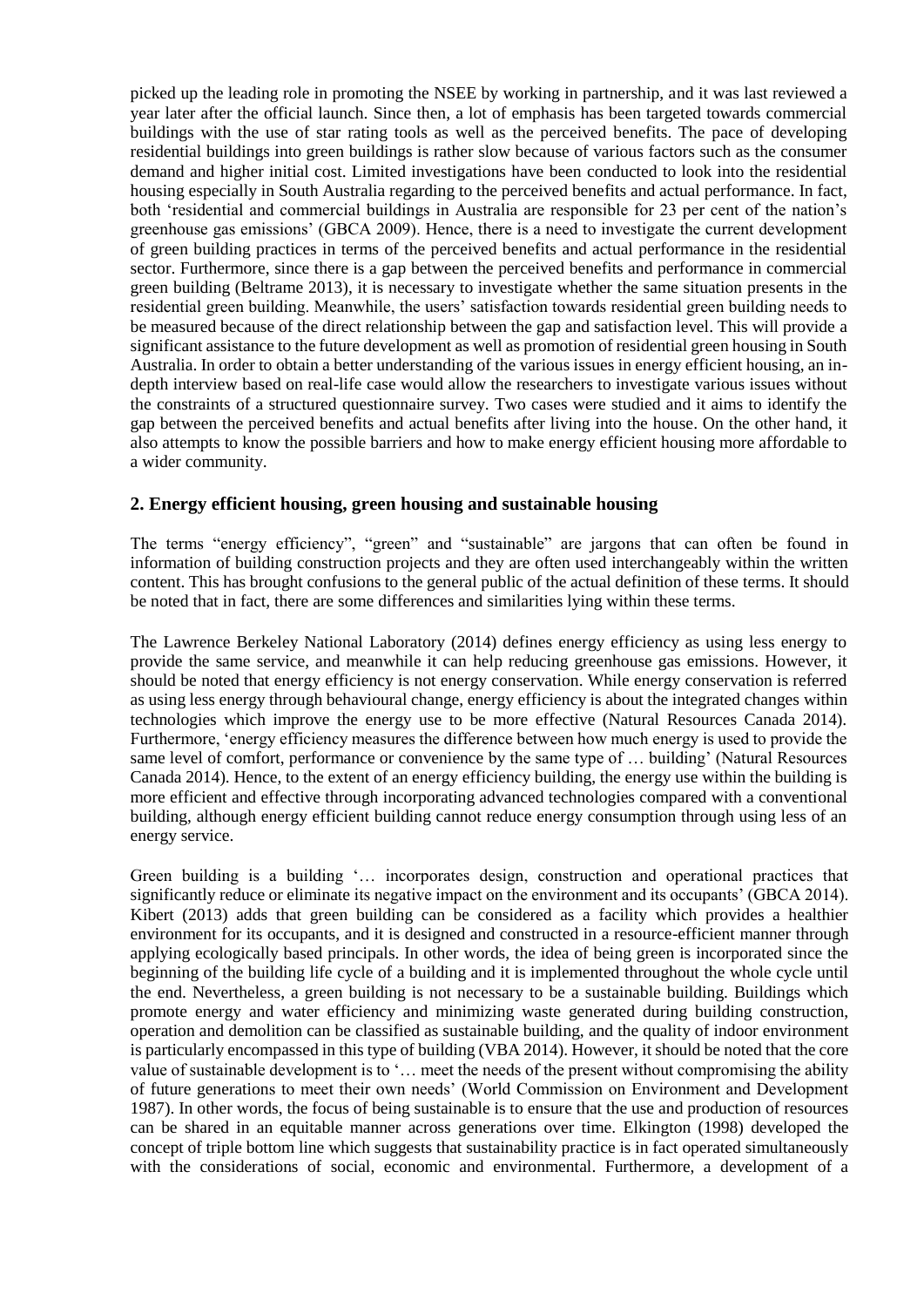sustainable building has to consider present versus future needs, determine and apply suitable technologies and resources to meet those needs, and balance responsibilities between multiple stakeholders (Gimenez, Sierra & Rodon 2012). Hence, the importance and standard of sustainable building are more advanced and complex than both energy efficiency and green building as it involves different levels of considerations.

To sum up, the focus and level of complexity involved within these three types of building above are different. While the fundament of energy efficiency building is to reduce the level of energy consumption compared with the conventional buildings, this principle is further advanced and incorporated throughout the whole building life cycle in green building. In addition, existing buildings can achieve energy efficiency through retrofitting or upgrading, while the new built ones can be constructed in either a green or energy efficiency manner. Finally, sustainable building which is developed based on the concept of sustainability has a broader emphasis on the fair and equal use of resources between individuals across generation in a long run, although it shares some similarities with the green building.

In South Australia, Renewal SA (formerly known as the Urban Renewal Authority) is the major official body which promotes residential projects that incorporate sustainable elements in the Adelaide metropolitan area. There are currently six residential projects are either completed or being carried out, including: Bowden, Lightsview, Lochiel Park, Playford Alive, The Square at Woodville West, and Port Adelaide (Renewal SA 2014).

As one of the first completed projects, Lochiel Park is considered as a piloting residential project as well as an important element in the implementation of the South Australia Strategic Plan. It is approximately eight kilometers from the Adelaide Central Business District alongside the River Torrens in the suburb of Campbelltown. The total area of the site is 15 hectares in size, while only 4.25 hectares of the site is allocated for residential housing. The remaining area has been incorporated as parklands, and it is protected by legislation against future development. Lochiel Park serves as a model for other urban developments and assists in educating and promoting sustainable housing and land development to the public and the property development industry in South Australia. There are Ecologically Sustainable Development (ESD) technologies include energy efficient building design, solar energy systems, a recycled water system and the effective management of waste to minimize the impact on the environment (Government of South Australia 2014).

# **3. Greenwashing**

Ceremonial greening, or commonly known as greenwashing, refers to a phenomenon that businesses essentially '… exploit consumers' demands for more environmentally or socially responsible products, which are justified in either third-party certification schemes or having misleading or fake labels and make false claims' (Warren-Myers 2012).

In South Australia, the redevelopment of Port Adelaide is argued to be a possible example of greenwashing. Szili and Rofe (2007) pointed out that the advertising materials including promotional brochures and corporate websites which have been used for the promotion of waterfront redevelopment are considered to be marketing strategies while legitimizing a lucrative project. Furthermore, the local community of Port Adelaide considered the statements of environmental remediation of are only hollow words. Finally, the Port Adelaide Resident's Environmental Protection Group rejected the statements made by the developers with the support of local governmental representative stating that the redevelopment is only beneficial to both the Government and developers.

To the extent of the building industry, some property developers attempt to promote the housing products in order to improve their profit without implementing suitable technologies or materials to improve the building performance of the buildings. Exaggerated or false facts may be found within the wording of advertisements or promotion. The practice of greenwashing in real estate marketing has a negative impact upon the house buyers as it provides a misleading information to those interested parties who genuinely believe that they would get the maximum performance as a result of the purchase.

## **3. Case Studies – Two energy efficient houses in South Australia**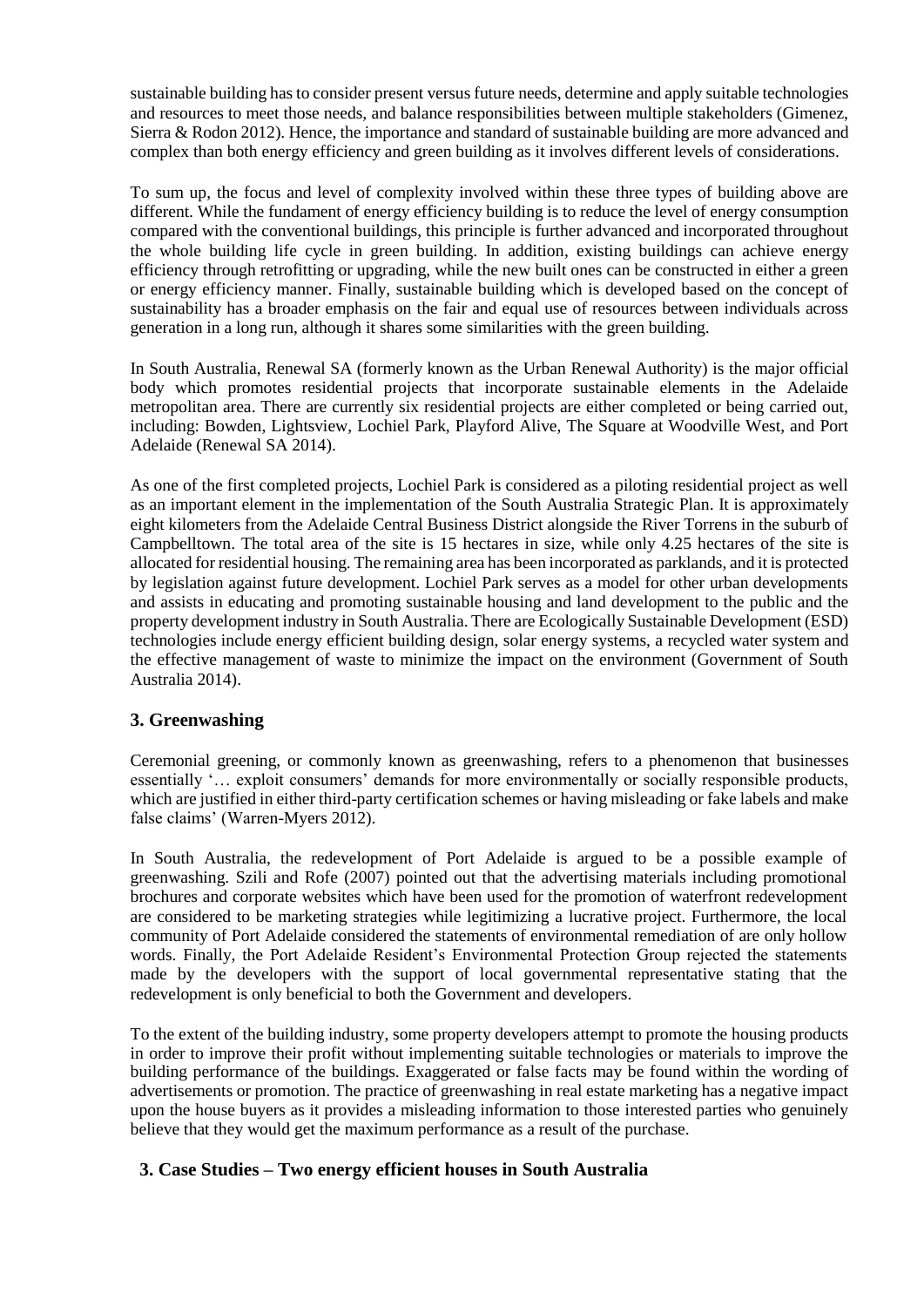In order to achieve the research objectives, two project cases were selected to enable a more in-depth understanding of the various issues associated with energy efficient housing. The data of case studies was collected through the use of structured interviews with the owners who are currently living in an energy efficient dwelling. These two houses were located within the Adelaide metropolitan areas. The background information of the two houses was described below:

**House A** - is located in the suburb of Campbelltown in South Australia. It is approximately seven and a half kilometer away from the Adelaide CBD. The household engaged with one of the local domestic builders to carry out the design and construction work. The construction work was completed in the year of 2011 and the owner moved into the dwelling at the same year. The size of double storey dwelling is approximately 320m2 in size and there are three occupants living in the dwelling at the moment. A 7.5-Star deemed-to-satisfy rating was given.

**House B** - is located in the suburb of Parkside in South Australia. It is approximately three and a half kilometers away from the Adelaide CBD. The household carried out the design of the dwelling, and engaged with one of the local domestic builders to complete the construction work. It is a relatively new construction given the fact that the owner has started occupying in the dwelling three months ago in the year of 2014. The size of double storey dwelling is approximately 600m2 and there are two occupants living in the house at the moment. The owner was not sure about the star rating at the time of the interview conducted, however, it is believed that the dwelling has achieved a minimum of 6-Star deemed-to-satisfy rating in order to meet the requirement of the National Construction Code for Energy Efficiency Provisions.

The responses gathered from the two interviews have reflected and addressed the importance of being energy efficient within the residential housing. However, they indicated that the star rating system might not been able to reflect the actual performance of the upper storey within a double storey energy efficient dwelling. There was no indication showing that any of the interviewees have been impacted by greenwashing. General energy efficient appliances such as solar panels, double glazing and insulation have been applied within the dwellings in order to achieve energy efficiency. However, it is possible that all interviewees would replace the appliances if there are new ones coming out in the market which can be more energy efficient than the current ones. Energy efficient housing was generally considered not as an affordable housing option in South Australia due to the significant cost difference compared with conventional housing. Traditional thinking, builders' performance and knowledge, and the design appearance of energy efficient housing have been considered as the major barriers of broader promotion of energy efficient housing in South Australia. The financial savings in energy bills has been affirmed as one of the major incentives that can assist in promoting energy efficient housing by all interviewees. Meanwhile, the roles of both the state government and builders were considered to be a catalyst in promotion for wider acceptance. The key findings from the two cases were summarized in Table 1 below:

| No. | <b>Questions</b>                      | <b>House A owner</b>      | <b>House B owner</b>     |
|-----|---------------------------------------|---------------------------|--------------------------|
|     | Personally, do you think the dwelling |                           | Energy efficient housing |
|     | <b>1S</b>                             | Energy efficient housing. | but                      |
|     | an energy efficient, a green or a     |                           | the vegetable garden add |
|     | sustainable housing?                  |                           | some green value to the  |

| <b>Table 1: Summary of Two Case Studies</b> |  |  |
|---------------------------------------------|--|--|
|---------------------------------------------|--|--|

dwelling.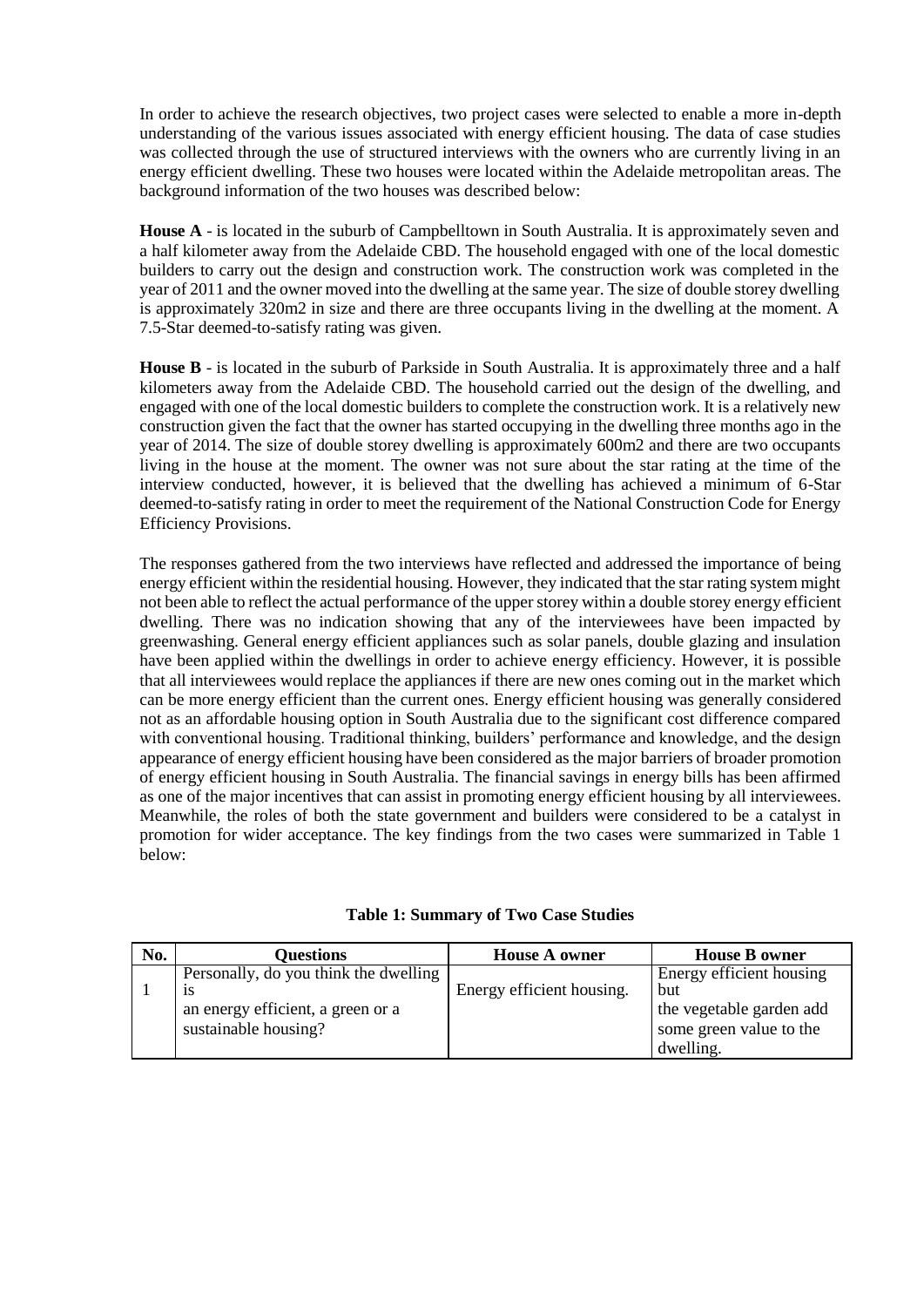| $\overline{2}$ | What is the motivation behind the<br>purchase of this house?                                                                                                            | Wanting to live in a greener<br>house, and buying into a<br>green community.                                                                                                                  | Preferred a more<br>comfortable<br>living environment with<br>lower operation cost.                                                                                                                                                                                                                  |
|----------------|-------------------------------------------------------------------------------------------------------------------------------------------------------------------------|-----------------------------------------------------------------------------------------------------------------------------------------------------------------------------------------------|------------------------------------------------------------------------------------------------------------------------------------------------------------------------------------------------------------------------------------------------------------------------------------------------------|
| 3              | What is the star rating for this<br>welling?                                                                                                                            | 7.5 star rating but the upper                                                                                                                                                                 | Believed it was a deemed-<br>to-                                                                                                                                                                                                                                                                     |
|                | Do you think the rating has reflected<br>its<br>actual performance?                                                                                                     | storey is not performing as<br>expected.                                                                                                                                                      | satisfy requirement of 6.5<br>rating. Upper storey could<br>still be pretty hot.                                                                                                                                                                                                                     |
| $\overline{4}$ | Considering the issues of cost and<br>actual<br>performance of this dwelling, do you<br>think that there are influences from<br>greenwashing?                           | No influences from<br>greenwashing.                                                                                                                                                           | Did not understand the<br>term.                                                                                                                                                                                                                                                                      |
| $\overline{5}$ | What are the strategies that you think<br>can be applied to prevent<br>greenwashing<br>in energy efficient housing?                                                     | Government guidance to<br>work out in discussion with<br>the private sector and set up<br>a<br>minimum standard to<br>regulate the industry's<br>performance.                                 | Cannot give any further<br>suggestion for preventing<br>greenwashing due to the<br>lack<br>of understanding of the<br>term.                                                                                                                                                                          |
| 6              | What are the energy efficient<br>appliances<br>(e.g. solar panels) and design features<br>have been incorporated into this<br>dwelling to achieve energy<br>efficiency? | Double glazing<br>Solar panels<br>Extra eaves<br>Highest rated insulation in<br>the roof, walls and floor<br>Might consider to move on<br>to new technology in the<br>future if there is any. | Double glazing.<br>Solar panels.<br>Roof insulation.<br>Wide eaves.<br>Water tanks<br>(underground).<br>Look forward to new<br>technology in the future,<br>and might consider<br>replacement if it is<br>proved<br>that the new technology<br>can be more energy<br>efficient than the old<br>ones. |
| $\overline{7}$ | Do you think energy efficient<br>dwelling is<br>an affordable housing option to both<br>South Australians and yourself? Why?                                            | Cost a lot to build as one<br>has<br>over capitalized a lot with<br>putting different features.                                                                                               | Up-front cost for<br>constructing an energy<br>efficient housing is really<br>expensive.                                                                                                                                                                                                             |
| $\sqrt{8}$     | What are the incentives that can<br>influence the broader promotion of<br>energy efficient housing in South<br>Australia?                                               | Government incentives and<br>energy bills are in credit.                                                                                                                                      | Government incentives and<br>energy bills are in credit.                                                                                                                                                                                                                                             |
| 9              | What are the barriers that can<br>influence<br>the broader promotion of energy<br>efficient housing in South Australia?                                                 | <b>Traditional thinking</b><br>Builder's performance<br>Disappointed with the<br>recycled water system<br>Studies in the cooling<br>effect of the upper storey.<br>Design of energy efficient | Older generations do not<br>realize the cost of energy<br>Design of energy efficient<br>housing<br>Builders are lack of<br>experience and<br>knowledge<br>of sustainable living.                                                                                                                     |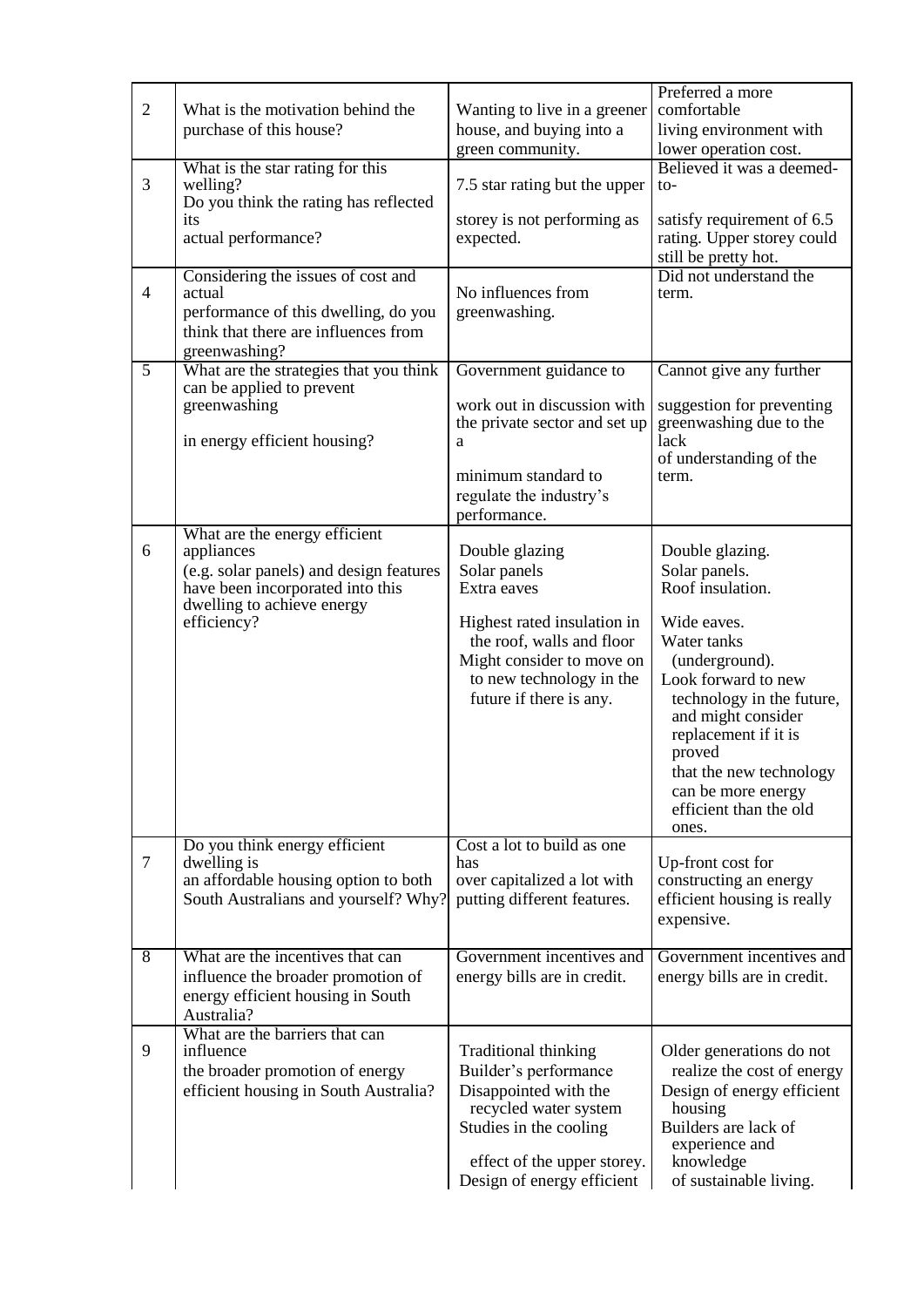|    |                                          | housing              |                      |
|----|------------------------------------------|----------------------|----------------------|
| 10 | Finally, how can the State<br>Government | Educating the public | Educating the public |
|    | and the building industry improve the    | Builder's continuing | Builder's continuing |
|    | affordability of energy-efficient        | education            | education            |
|    | housing?                                 | Financial incentives | Financial incentives |

## **4. Conclusions**

The interview results indicated a similar level of satisfaction toward their invested energy efficient housing. Nevertheless, the owners who are living in double storey dwelling stated that the thermal performance of the upper storey have brought them concerns. They continued that there is a temperature difference between storeys, and the rise in temperature in the upper storey during hot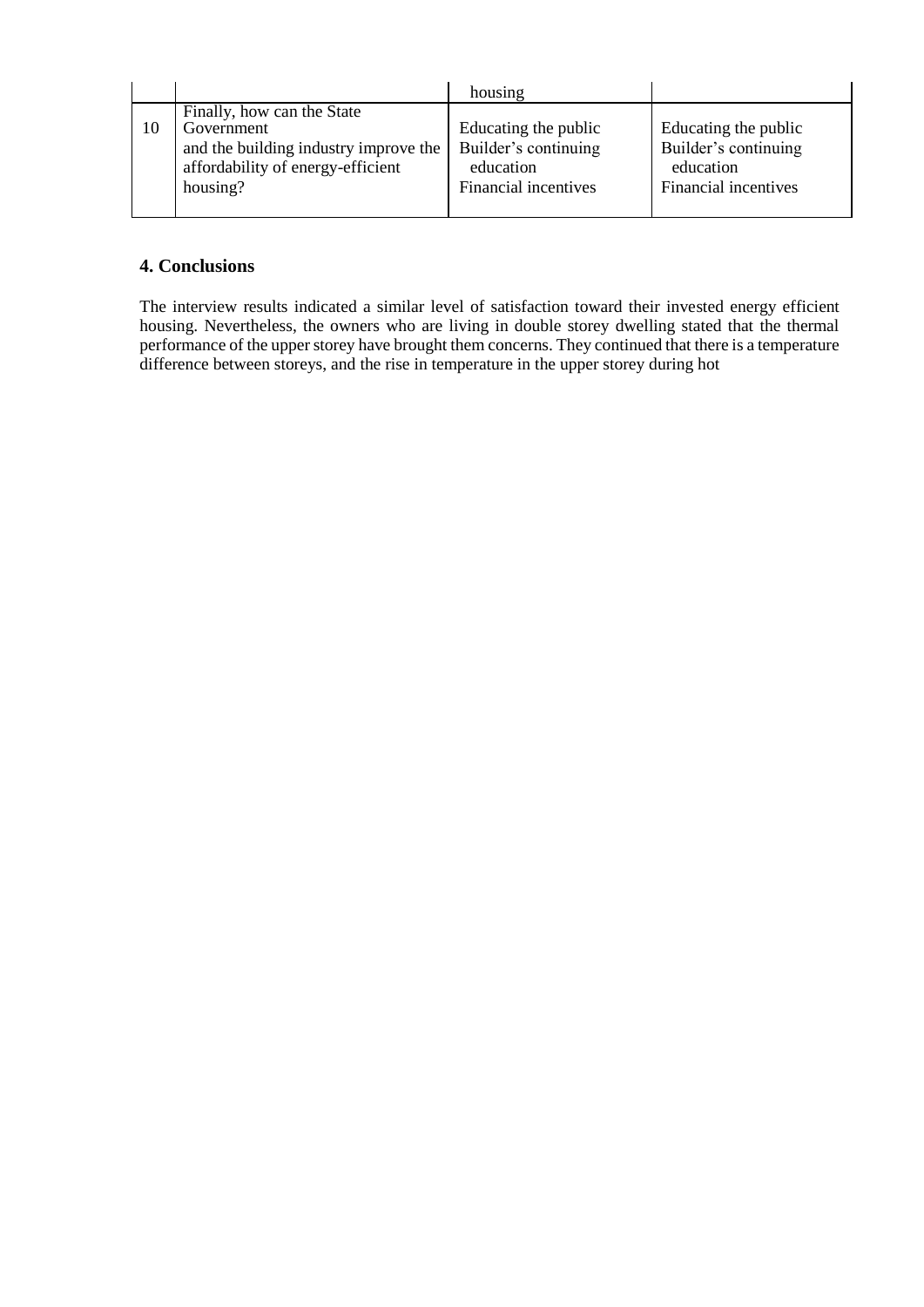weather has brought uncomfortable feeling to the occupants. Hence, the occupants have to switch on the cooling system to maintain the comfort level of the local area. The interviewees believed that the situation happens because the dwellings are the only double storey building located in the surrounding area, in other words, there is no neighbouring shading provided for the upper storey of the dwellings from direct solar radiation. Therefore, the upper storey absorbs more heat energy compared with the lower storey, causing a temperature difference between storeys. One interviewee emphasised that an urgent rectification is needed since the situation would have caused the dwelling no longer to be energy efficient because of the reliance on air-conditioning. And most importantly, this contradicts the major objective of energy efficient housing, which is to be energy efficient. The interviewee then revealed that the housing investment has been over capitalised and the proposed rectification work will place extra pressure on top of the financial commitment. This has reflected that the star rating can only partially reflect the actual performance of an energy efficient dwelling. The actual performance of a dwelling can be influenced by external factors such as the number of storey of a dwelling and the neighbouring area around a dwelling, which both have not been included as part of the deem-to-satisfy requirements. According to the Deemed-to-Satisfy Provisions of energy efficiency in the Building Code of Australia, the thermal performance of a dwelling only has to achieve the minimum requirement for compliance, and there are no extra considerations given to the double storey housing. This may have caused an inconsistency between the as-built and deem-to-satisfy performance, which is similar to one of the interviewee's comment.

It is suggested that the government has to take the lead of the promotion through providing financial subsidies to households. It is considered that the rebates would have an enormous help for the households because the housing option has a higher up-front cost. The support from the government has to take the lead as the needs are become stronger for people and housing to change, incentives will be needed. However, given the fact that there is lack of attractive rebates provided to the South Australian households, this may have weakened the broader promotion of energy efficient housing in the State. Improving the public's knowledge on energy efficiency along with actual facts and numbers gathered from the existing energy efficient dwellings is essential, and this can improve the public's interest in energy efficient housing. The South Australians may still have a relatively weak understanding of the terminologies of "energy efficiency housing", "green housing" and "sustainable housing". One of the interviewees had mistakenly interpreted the term "green housing" as having a vegetable garden and was not able to define the term "sustainable housing" and "greenwashing". Hence, education provided by the government is essential in order to enhance the public's understanding of the use of terminologies.

Finally, the builders should consider to combine the design elements of energy efficient and conventional housing as the appearance of a dwelling plays a significant role of attracting the home buyers. Some interviewees mentioned that the reason why traditionalists cannot accept energy efficient housing could be because of the appearance of those dwellings are different from the conventional housing. In the authors' opinion, given the substantial upfront initial cost with minimal financial return, affordable energy efficient housing to a wider communities is still having a long way to go and achieve.

#### **5. Reference**

Beltrame A 2013, 'Green Commercial Buildings: A gap analysis of perceived benefits and actual benefits realized', Bachelor thesis, University of South Australia, Adelaide.

Campbelltown City Council, *Lochiel Park Award winning "Green Village"*, Campbelltown City Council, viewed 10 April 2014, [<http://www.campbelltown.sa.gov.au/lochielpark>](http://www.campbelltown.sa.gov.au/lochielpark).

COAG 2009, *National Strategy on Energy Efficiency*, Commonwealth of Australia, viewed 19 April 2014, [<http://www.coag.gov.au/sites/default/files/Energy\\_efficiency\\_measures\\_table.pdf>](http://www.coag.gov.au/sites/default/files/Energy_efficiency_measures_table.pdf)

Elkington, J 1998 'Partnerships from cannibals with forks: The triple bottom line of 21<sup>st</sup>-century business', *Environmental Quality Management*, vol. 8, no.1, pp37-51.

GBCA 2009, Green Star Multi Unit Residential V1 Green House Gas Emissions, Green Building Council of Australia, viewed 1 May 2014,